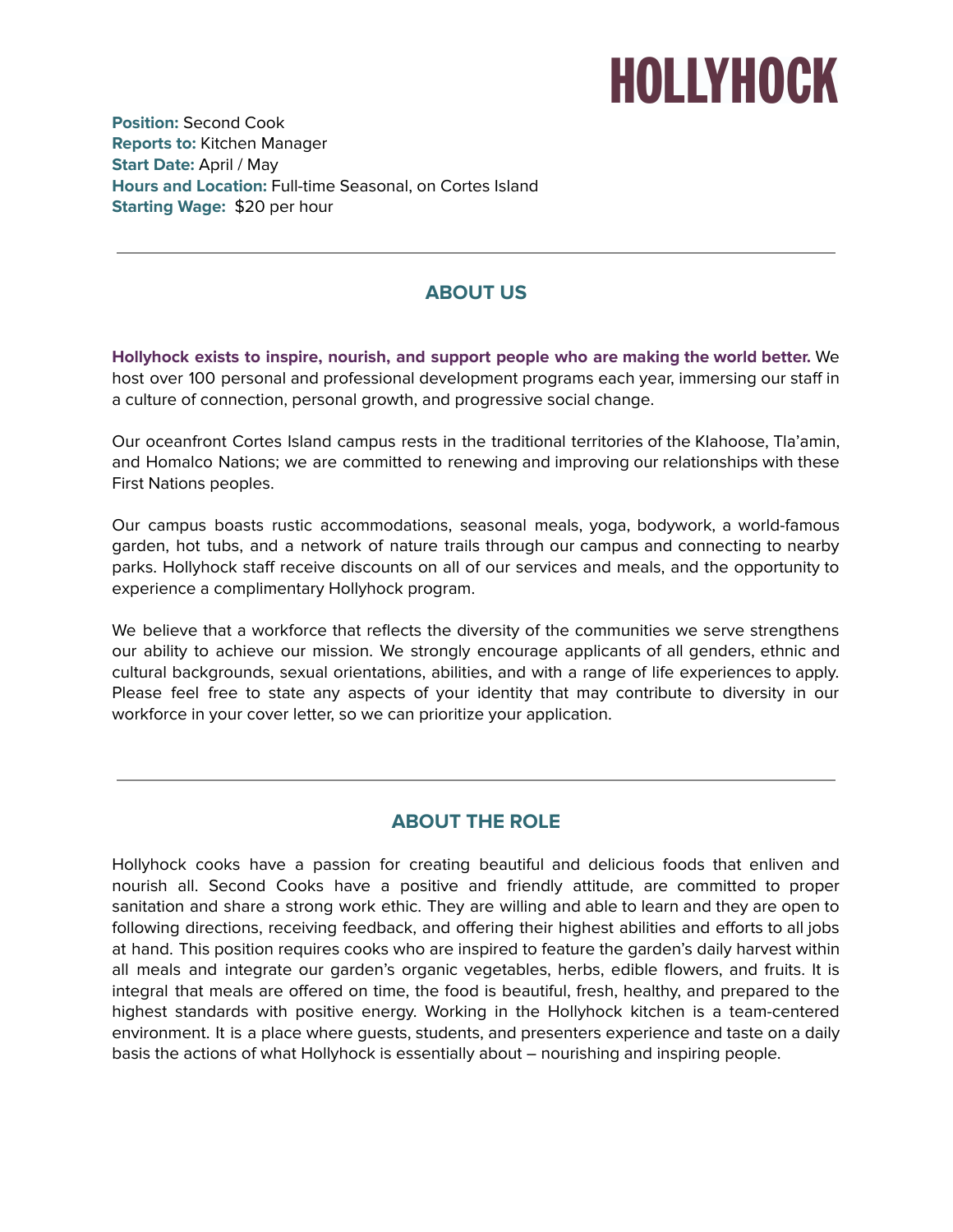# **HOLLYHOCK**

This position is exposed to continuous deadlines, long hours working on your feet, and operating kitchen equipment where safety is of utmost importance. You may be asked to work outside of regular working hours or split shifts as needed, which may include evenings, weekends, holidays and extended hours as business dictates.

You truly love cooking and preparing wholesome and delicious ingredients. You offer high quality in your food preparation skills. You conduct yourself professionally and are committed to clear and mature communications. You enjoy people and are friendly; yet always maintain that your foremost focus is on your kitchen responsibilities, tasks, and duties. You have a high level of personal hygiene, are reliable, respectful, timely, and responsible. You enjoy working with others within a team environment and are able to receive directions and feedback, listening in a receptive manner. You are at ease with the high-pressure daily deadlines, and manage your time wisely. You are organized, dedicated, energetic, and willing to self-initiate your tasks once routines are learned.

#### **KEY RESPONSIBILITIES**

- Receive directions from the First Cook and carry through with specific assigned tasks.
- Be well prepared, on time, and rested for each shift; following through with a positive, professional attitude and outlook.
- Assist 1st cook in timely preparation of meals
- Assist 1st cook in timely serving of meals
- Dress in a safe, clean, and professional manner at all times. Must wear closed-toed non-skid shoes, long pants, t-shirts, or long sleeved shirts (no sleeveless shirts) and no hand or wrist jewelry. Fingernails must be kept short and clean, and hair must be tied up or covered by a hat or scarf.
- Maintain clean and sanitary working conditions at all times.
- Clean the kitchen after every shift, restock all kitchen areas.
- Share recycling, garbage, and laundry duties with other Cooks
- Record, note, and inform 1st Cook when ingredients need restocking.
- Maintain a highly sanitary, organized kitchen and work area. Cleanliness of fridge, freezer, floors, counters and all food production areas should be a source of pride and action.
- Apply the safe operation of kitchen equipment and report to 1st Cook and/or Kitchen Manager any noticed safety hazards, in a timely manner.
- Assist whenever needed, until all tasks are completed; foster a team environment.

#### **QUALIFICATIONS**

- 2+ years in the food service industry.
- Food Safe Certification is required.
- Familiarity with a variety of cooking and baking techniques.
- Ability to read and follow recipes.